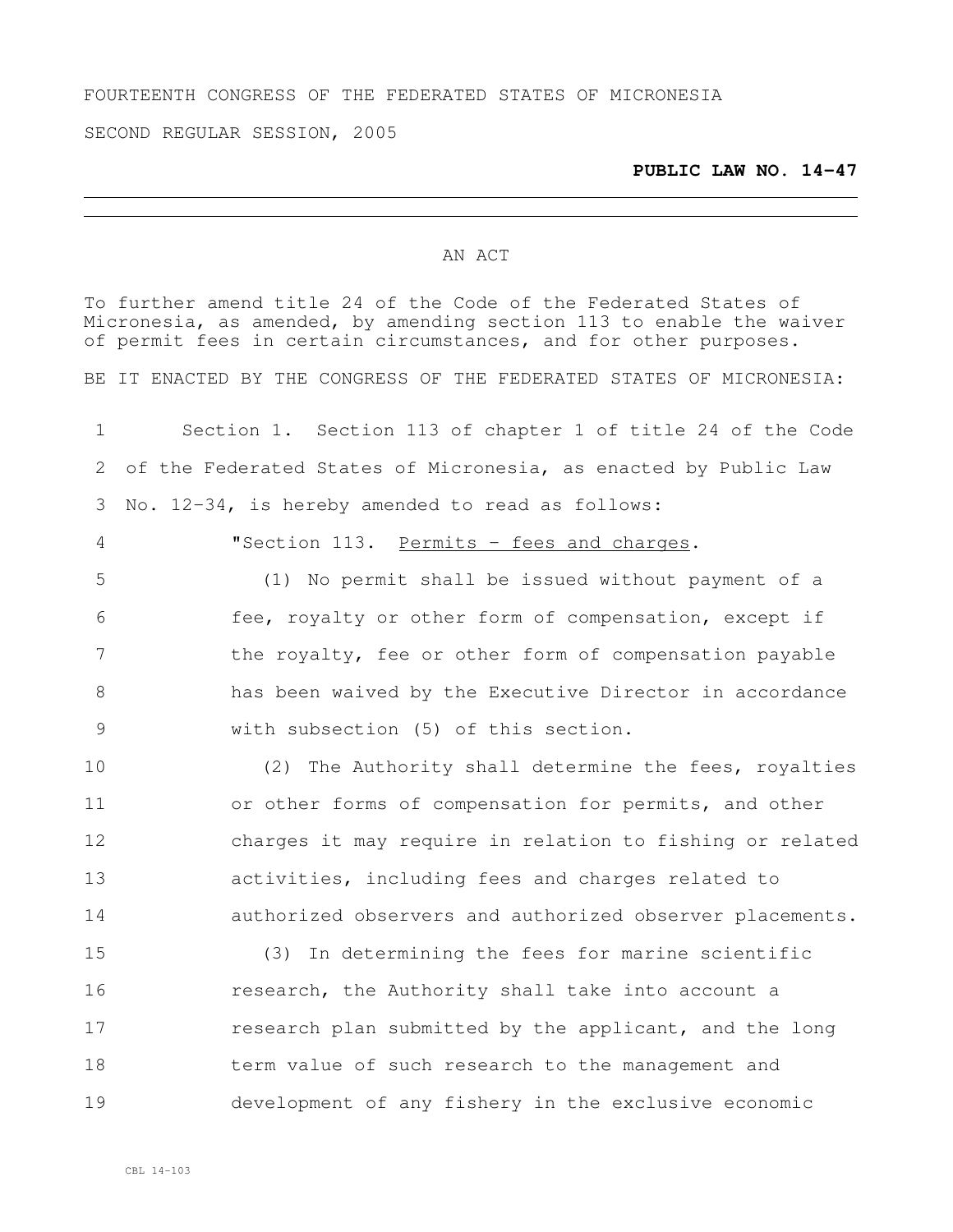| 1              | zone.                                                    |
|----------------|----------------------------------------------------------|
| 2              | (4) Subject to subsection (5) of this section, no        |
| 3              | permit shall be issued pursuant to this subtitle until   |
| 4              | the requisite fees, royalties, charges and other forms   |
| 5              | of compensation have been paid in accordance with this   |
| 6              | subtitle and in accordance with the terms of any         |
| $\overline{7}$ | applicable access agreement.                             |
| 8              | (5) If the Executive Director is satisfied, on the       |
| $\mathcal{G}$  | basis of all the information before him or her, that a   |
| 10             | vessel holding a current, valid permit has:              |
| 11             | located a citizen of the Federated States of<br>(a)      |
| 12             | Micronesia who is genuinely lost or in distress at sea   |
| 13             | and has been reported as such to the relevant            |
| 14             | authorities; and                                         |
| 15             | (b) safely delivered that citizen to the nearest         |
| 16             | port, whether in the Federated States of Micronesia or   |
| 17             | elsewhere; and                                           |
| 18             | in doing so, has not acted contrary to (i)<br>(C)        |
| 19             | the laws of any state within the Federated States of     |
| 20             | Micronesia (ii) if the nearest port is outside the       |
| 21             | Federated States of Micronesia, the laws of the country  |
| 22             | in which the port is located or (iii) international law; |
| 23             | the Executive Director shall waive fees payable, in full |
| 24             | or in part, for the next permit granted to that vessel   |
|                |                                                          |

of 4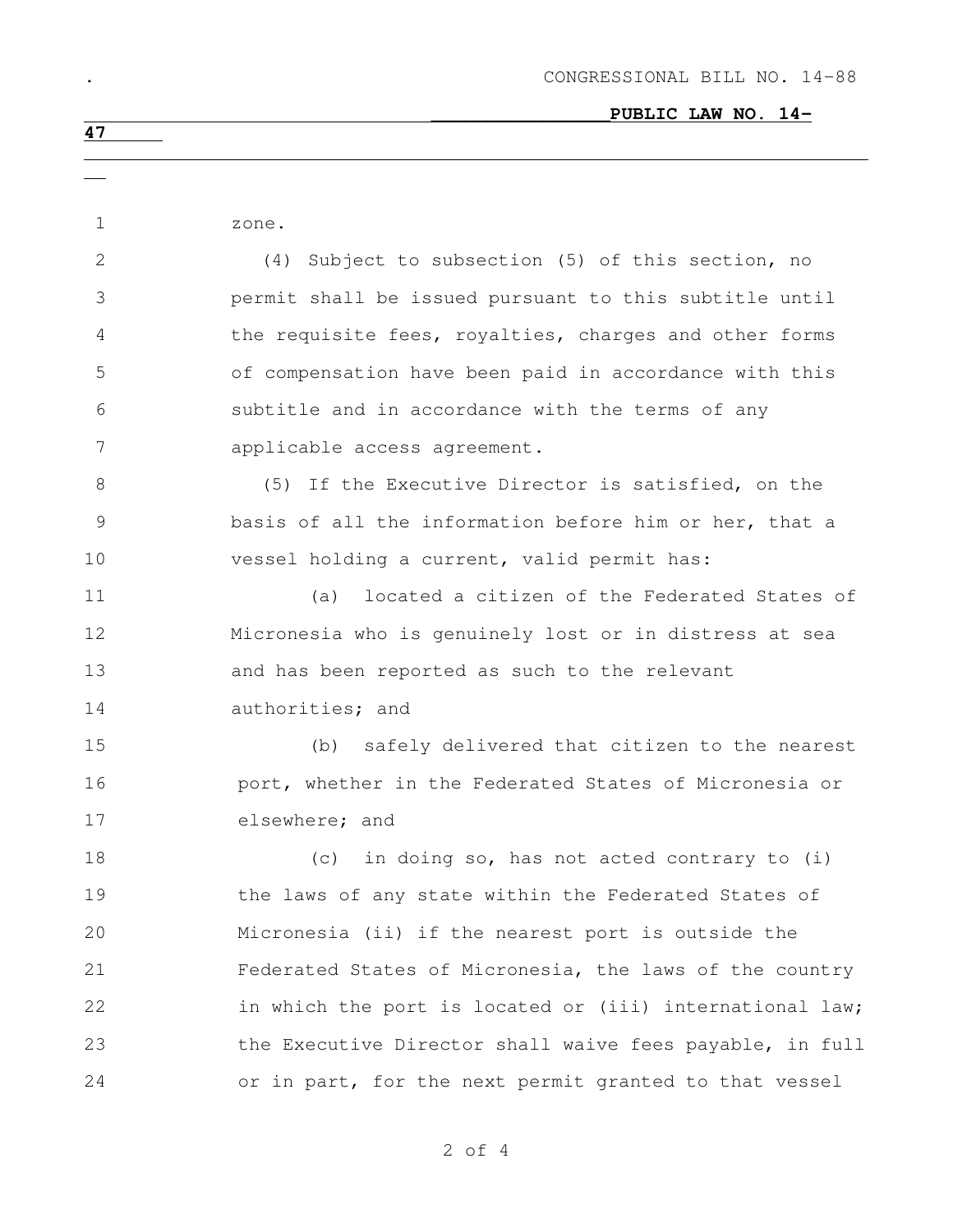## \_\_\_\_\_\_\_\_\_\_\_\_\_\_\_\_**PUBLIC LAW NO. 14-**

| $\mathbf 1$  | in accordance with subsection (6) of this section. It   |
|--------------|---------------------------------------------------------|
| $\mathbf{2}$ | shall be the responsibility of the individual seeking   |
| 3            | the waiver of permit fees to provide the necessary      |
| 4            | information regarding a rescue to the Executive         |
| 5            | Director.                                               |
| 6            | (6) If the Executive Director is satisfied that a       |
| 7            | vessel is eligible to have permit fees waived in        |
| 8            | accordance with subsection (5) of this section, he or   |
| 9            | she shall waive whichever is lower of the full cost of  |
| 10           | the permit or:                                          |
| 11           | (a) for a long line fishing vessel weighing under       |
| 12           | 20 gross tons, \$10,000;                                |
| 13           | (b) for a long line fishing vessel weighing over        |
| 14           | 20 gross tons but under 70 gross tons, \$15,000;        |
| 15           | (c) for a long line fishing vessel weighing over        |
| 16           | 70 gross tons, \$20,000;                                |
| 17           | (d) for a purse seine fishing vessel, \$25,000; and     |
| 18           | (e) for any other vessel that may apply for a           |
| 19           | permit in accordance with this chapter, an amount up to |
| 20           | \$25,000, to be determined by the Executive Director."  |
| 21           |                                                         |
| 22           |                                                         |
| 23           |                                                         |
| 24           |                                                         |
|              |                                                         |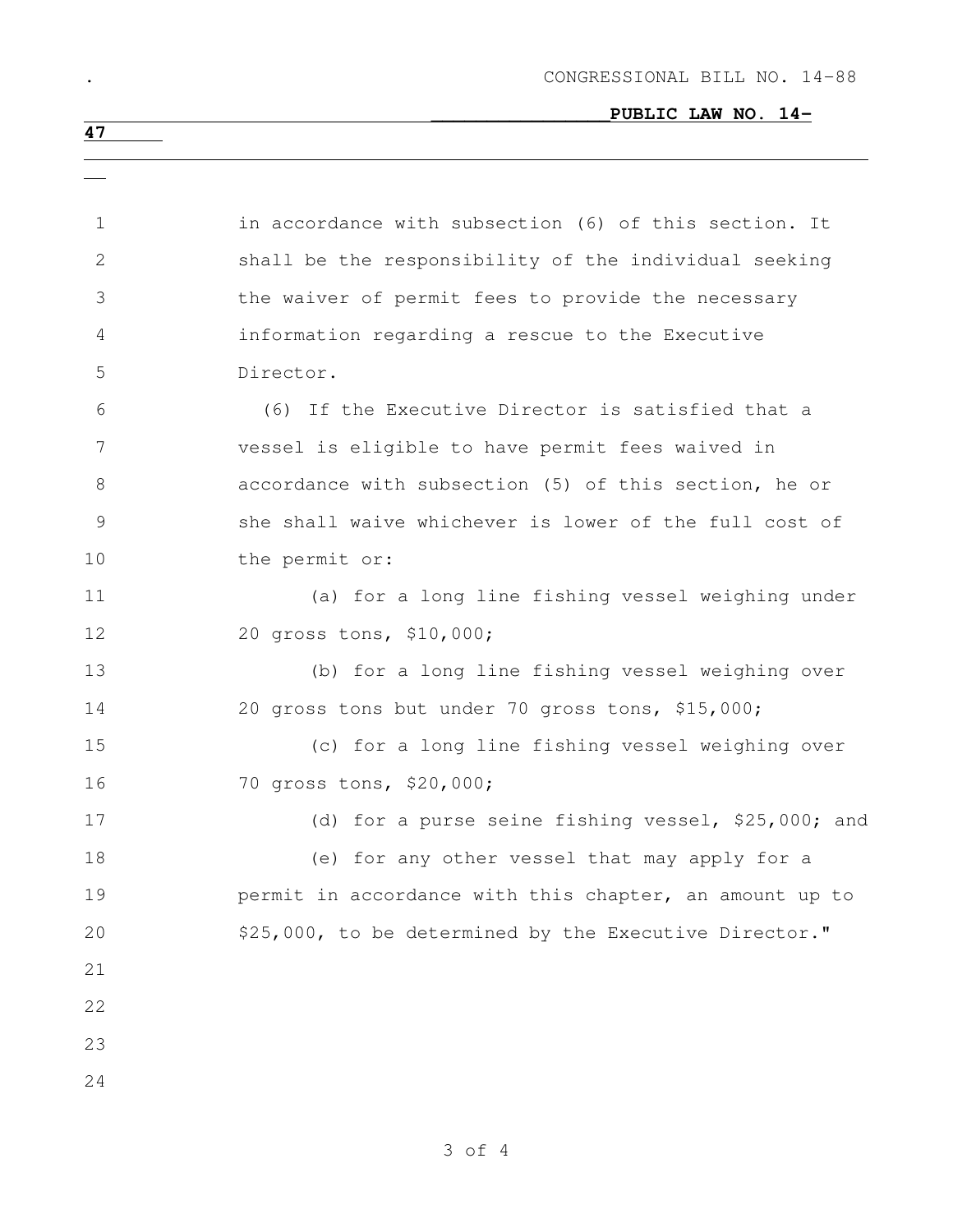|                                                           | PUBLIC LAW NO. 14-                                          |
|-----------------------------------------------------------|-------------------------------------------------------------|
| 47                                                        |                                                             |
|                                                           |                                                             |
| $\mathbf 1$                                               |                                                             |
| $\mathbf{2}$                                              |                                                             |
| $\mathcal{S}$                                             |                                                             |
| $\overline{4}$                                            |                                                             |
| 5                                                         |                                                             |
| $\epsilon$                                                |                                                             |
| $\overline{7}$                                            | Section 2. This act shall become law upon approval by the   |
| $\,8\,$                                                   | President of the Federated States of Micronesia or upon its |
| $\mathcal{G}% _{M_{1},M_{2}}^{\alpha,\beta}(\mathcal{A})$ | becoming law without such approval.                         |
| $10$                                                      |                                                             |
| $11$                                                      |                                                             |
| 12                                                        |                                                             |
| 13                                                        |                                                             |
| 14                                                        | 2005<br>December 22<br>$\mathcal{L}$                        |
| 15                                                        |                                                             |
| 16                                                        |                                                             |
| 17                                                        |                                                             |
| 18                                                        |                                                             |
| 19                                                        | W/o signature<br>Joseph J. Urusemal                         |
| 20                                                        | President<br>Federated States of Micronesia                 |
| 21                                                        |                                                             |
| 22                                                        |                                                             |
| 23                                                        |                                                             |
| 24                                                        |                                                             |